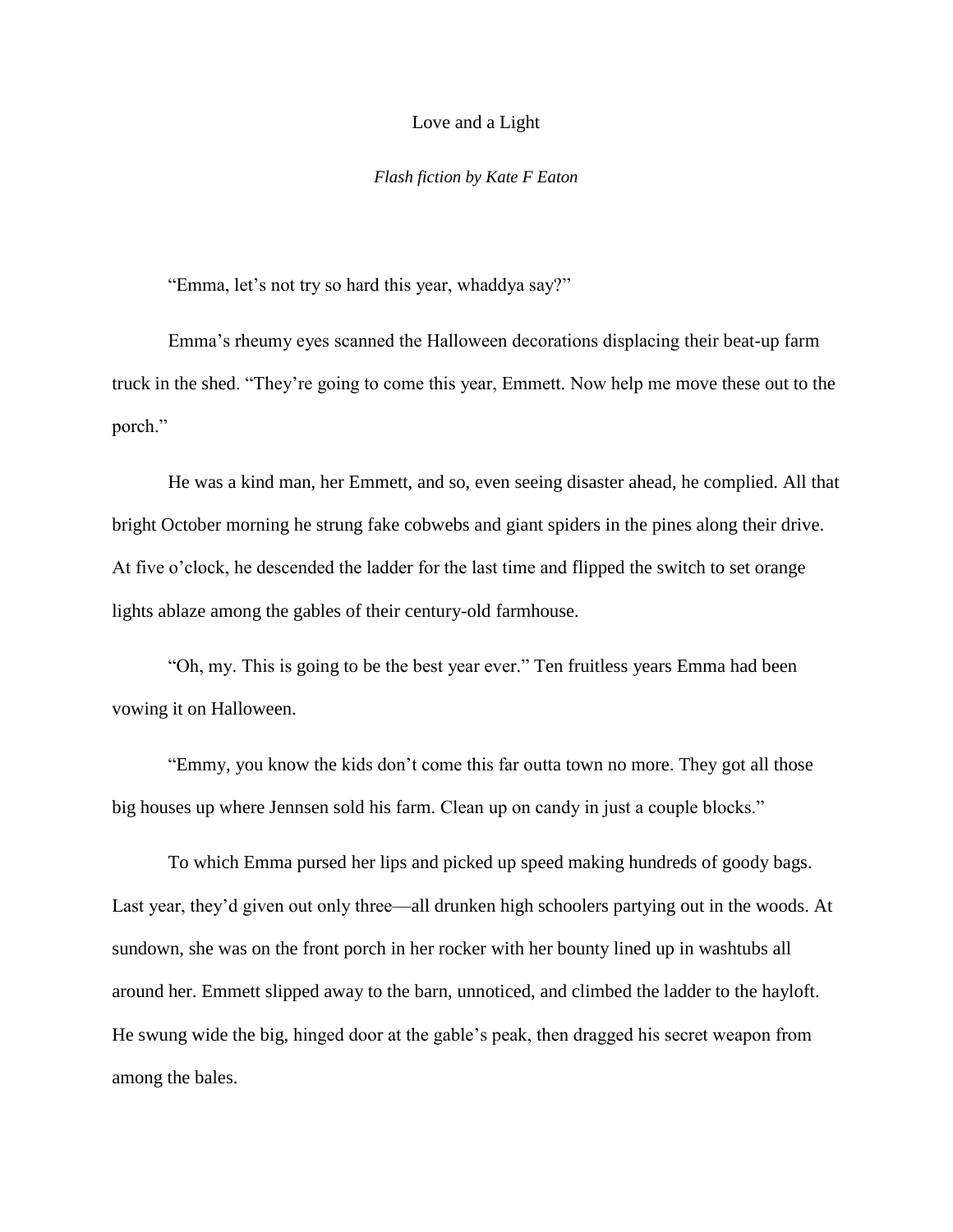He uncovered the enormous searchlight he'd bought back when the drive-in had closed and hadn't figured out a use for until yesterday. On the wide lens he'd fastened a shape cut out of tin. He threw the switch and light streamed out into the empty sky, a perfect circle surrounding a symbol even the little ones would recognize. "Okay, bat boy. Do your thing."

Unseen by his Emma from her post beneath the porch roof, the signal swung a wide arc across the heavens. Emmett stayed on his knees beside the light, pivoting it until his arms gave out. He peered out over the twilight landscape. Not a single headlight pierced their lonely vigil.

He left the signal in the sky and went to comfort Emma. But when he'd climbed on aching legs down the ladder and shuffled his work boots through the barnyard, he found a porch filled with awestruck children. A line of cars was parked for a mile along the shallow ditches beyond the drive. Emma was at her best, standing at the center as she had years ago as a teacher. She smiled at their claims of a "bat signal", never once looking up for the beacon that had drawn them.

"Must have been a rumor started, Emmett. The youngsters think we've got a bat cave out here."

She turned away, blue eyes alight with Halloween abandon. She listened to each youngster's questions, spun stories on the fly of caped crusaders living in the woods beyond the house. As she had their own children, now settled far away, his Emma kept the crowds enthralled with her gift for creating magic.

He stood apart, blew his nose in a faded bandana, allowed her the glory of the evening. By nine o'clock, the goody bags were gone and they'd shut off all the lights on the gables and in the pines. "One more light left on out back. Be up directly."